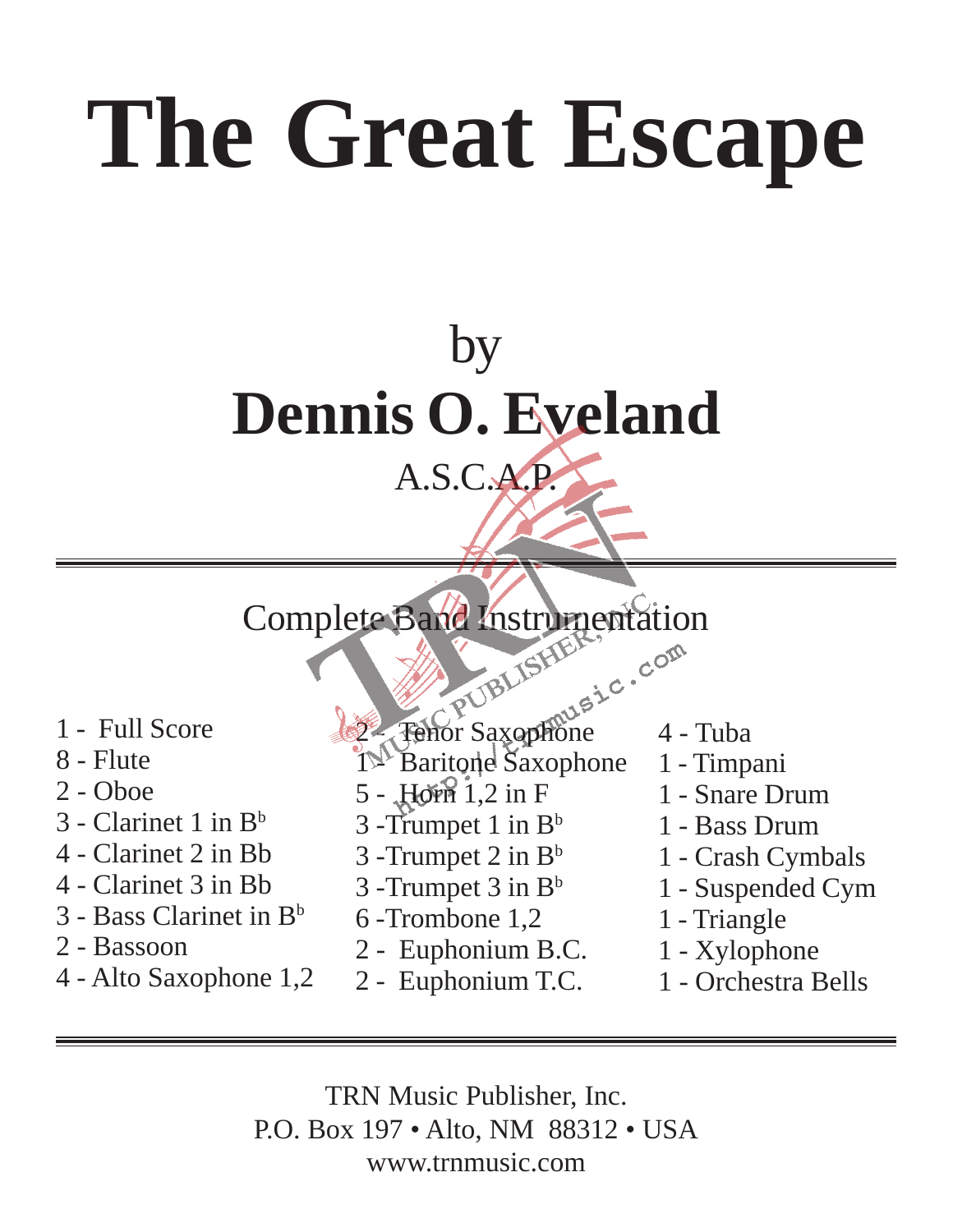#### **About the Music - - -**

When composing "The Great Escape", the composer tried to create an exciting work where listeners can envision all types of escapes. The listener can create a visual picture of a criminal trying to escape from behind bars, or maybe somebody trying to escape danger. One may envision the great Magician , Harry Houdini, trying to do one of his death defying escapes. Whatever it may be, this work was composed to allow the listener to create their own picture of "The Great Escape".

#### **Rehearsal Notes**

I highly encourage that the tempos are kept as close to possible to the marking allotted. Dynamics should be followed very closely to keep the energy flowing. Observe the tempo change at measure 66. This will continue to build the excitement to the end.

#### **About the Composer---**



**Dennis Eveland is now in his 27th year of teaching instrumental music educa**tion. He earned a Bachelor of Arts Degree from Western Illinois University and a Master of Music Education from Vandercook College of Music. In addition, he has an Administrative Certificate from Texas A&M International University.

Mr. Eveland has studied horn with Roger Collins, Ethel Merker, Arden Keen, and John Thompson. Others with whom he has studied include Dale F. Hopper, Dennis L. Johnson, Christopher Izzo, Roger Rocco, Dr.Victor Zajec, Bart Ghent,

Michael Katterjohn, and Kelly Love.

 Mr. Eveland began his teaching career in Toulon, Illlinois and has spent the past 21 years teaching in the United Independent School District in Laredo, Texas. He has experience teaching at both the middle and high school levels.

 A very active marching band arranger, Mr. Eveland is a composer as well. He has either written or arranged over 40 selections for competitive marching bands. Several bands have advanced to the Area Level of the Texas State Marching Band Competition using Mr. Eveland's arrangements.

 Dennis and his lovely wife, Felisa, are the proud parents of Willie and Tammy. Mr. Eveland is available to write commissions for concert band works, marching band works, and orchestra works.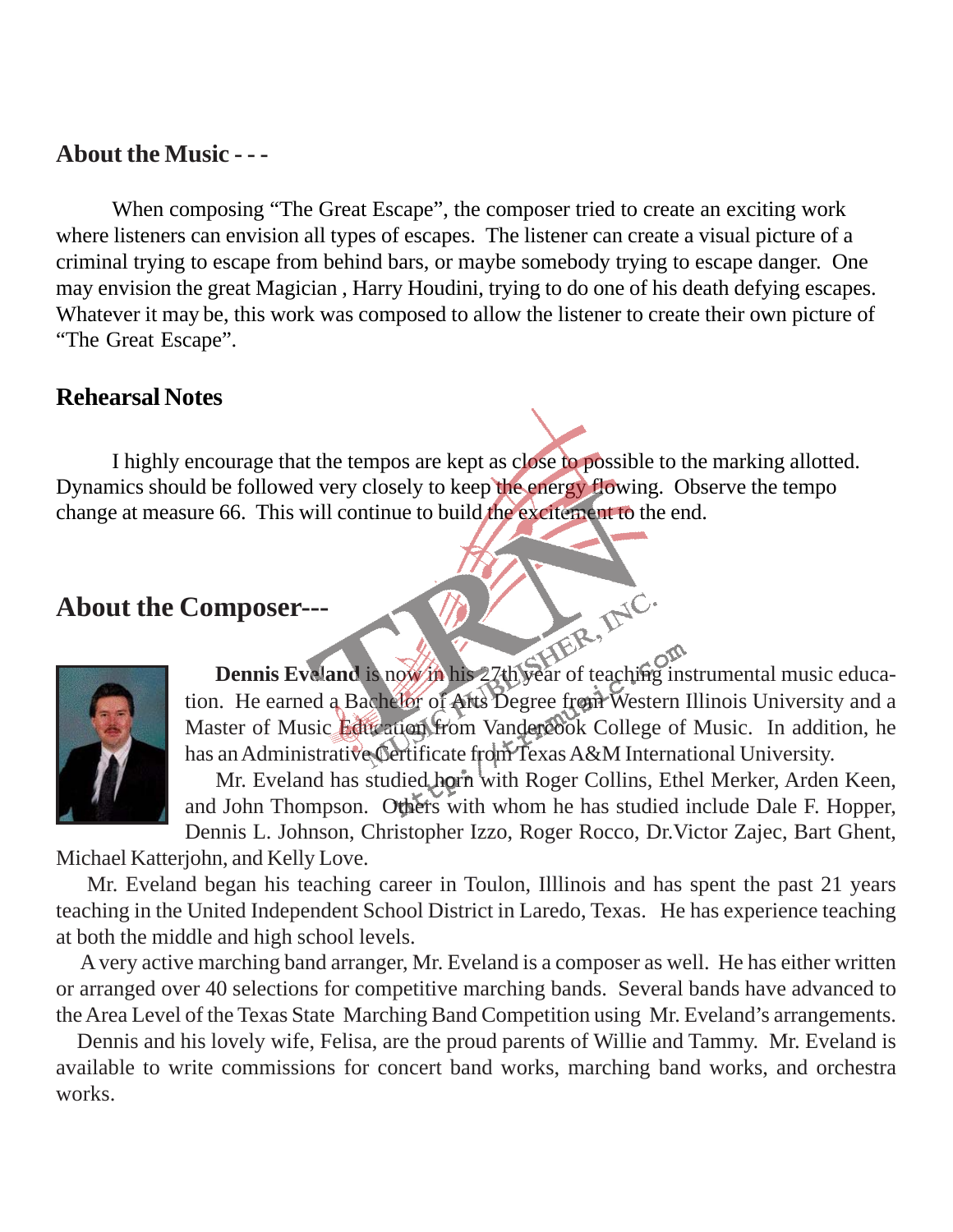The Great Escape

Dennis O. Eveland A.S.C.A.P.

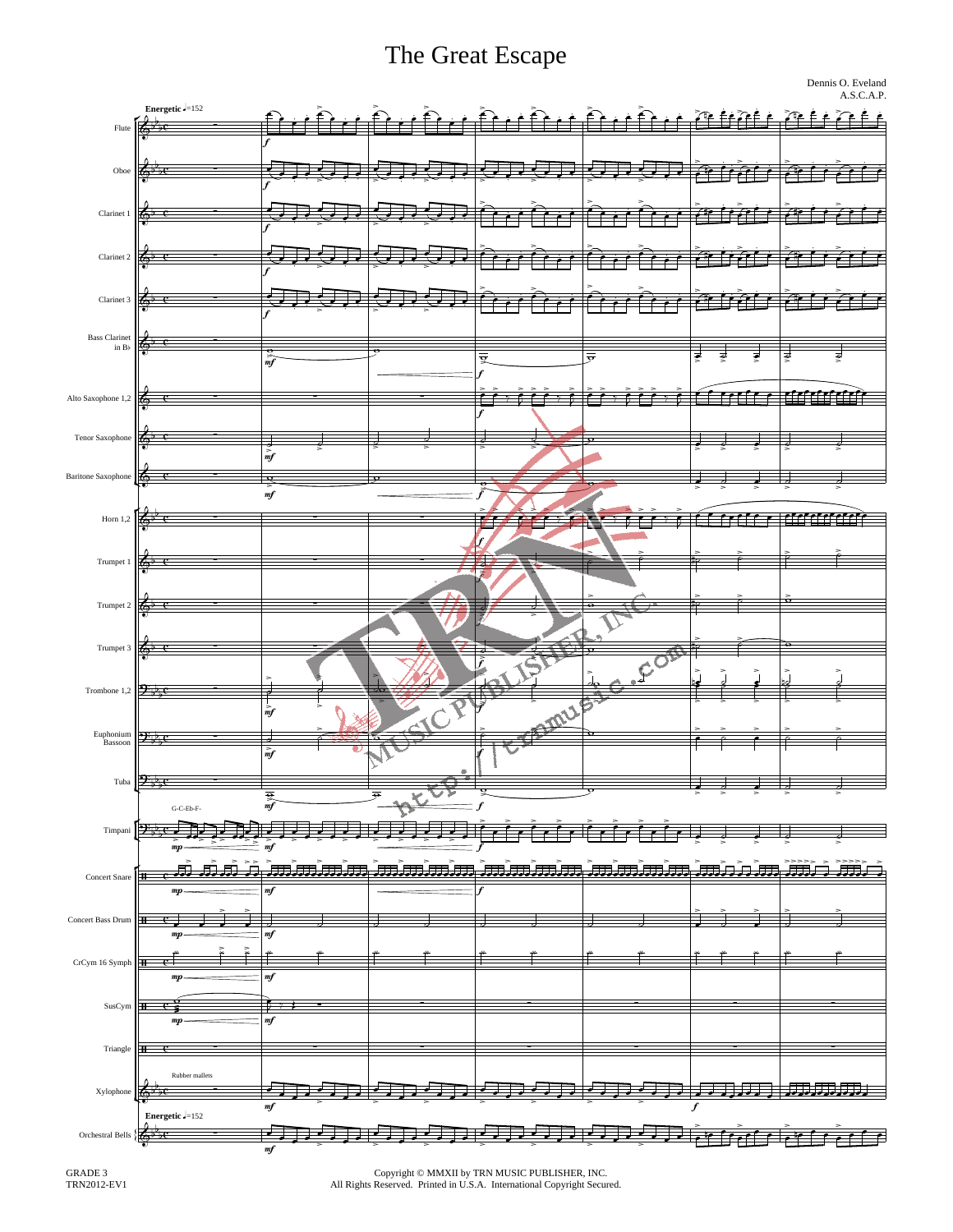

GRADE 3 TRN2012-EV1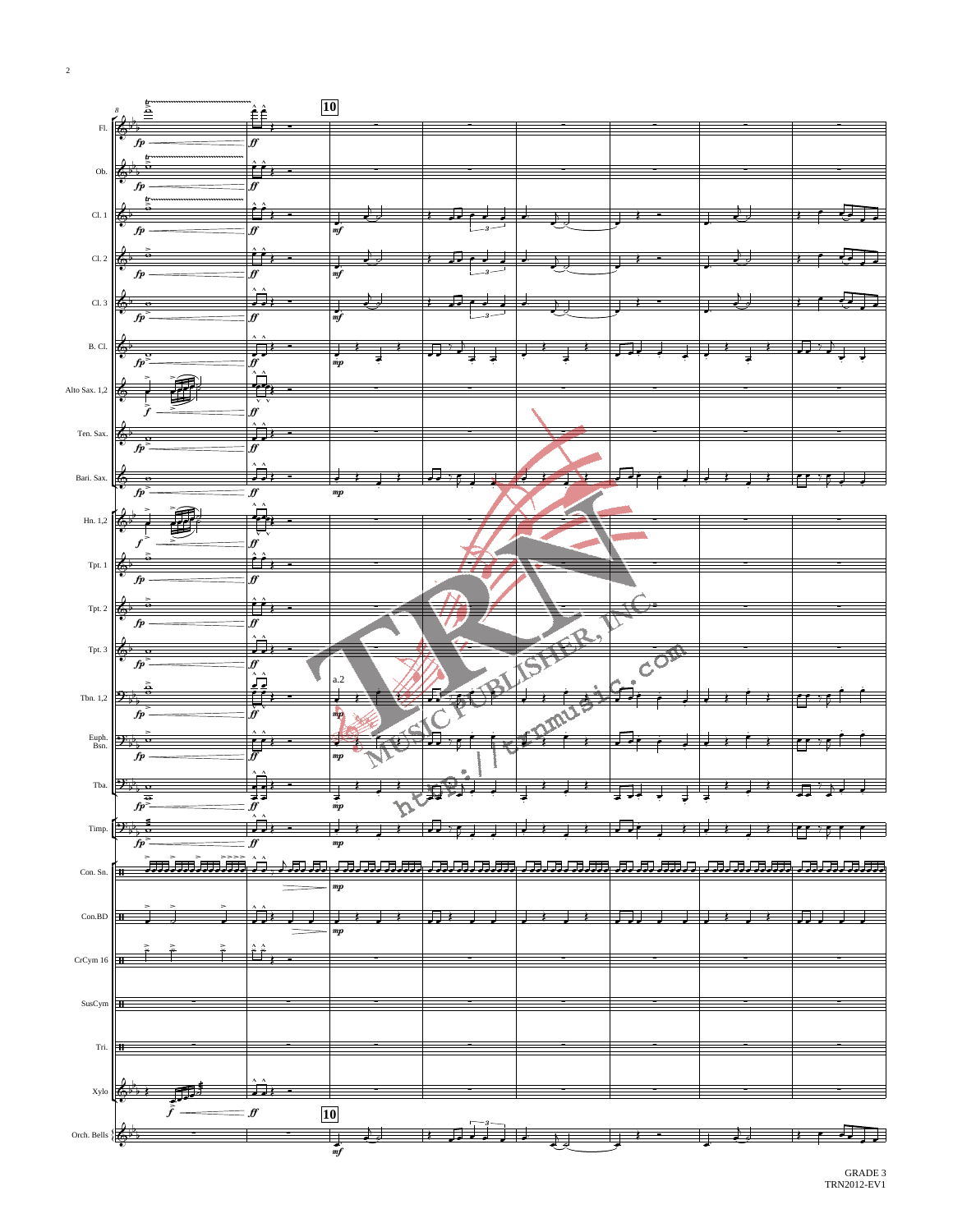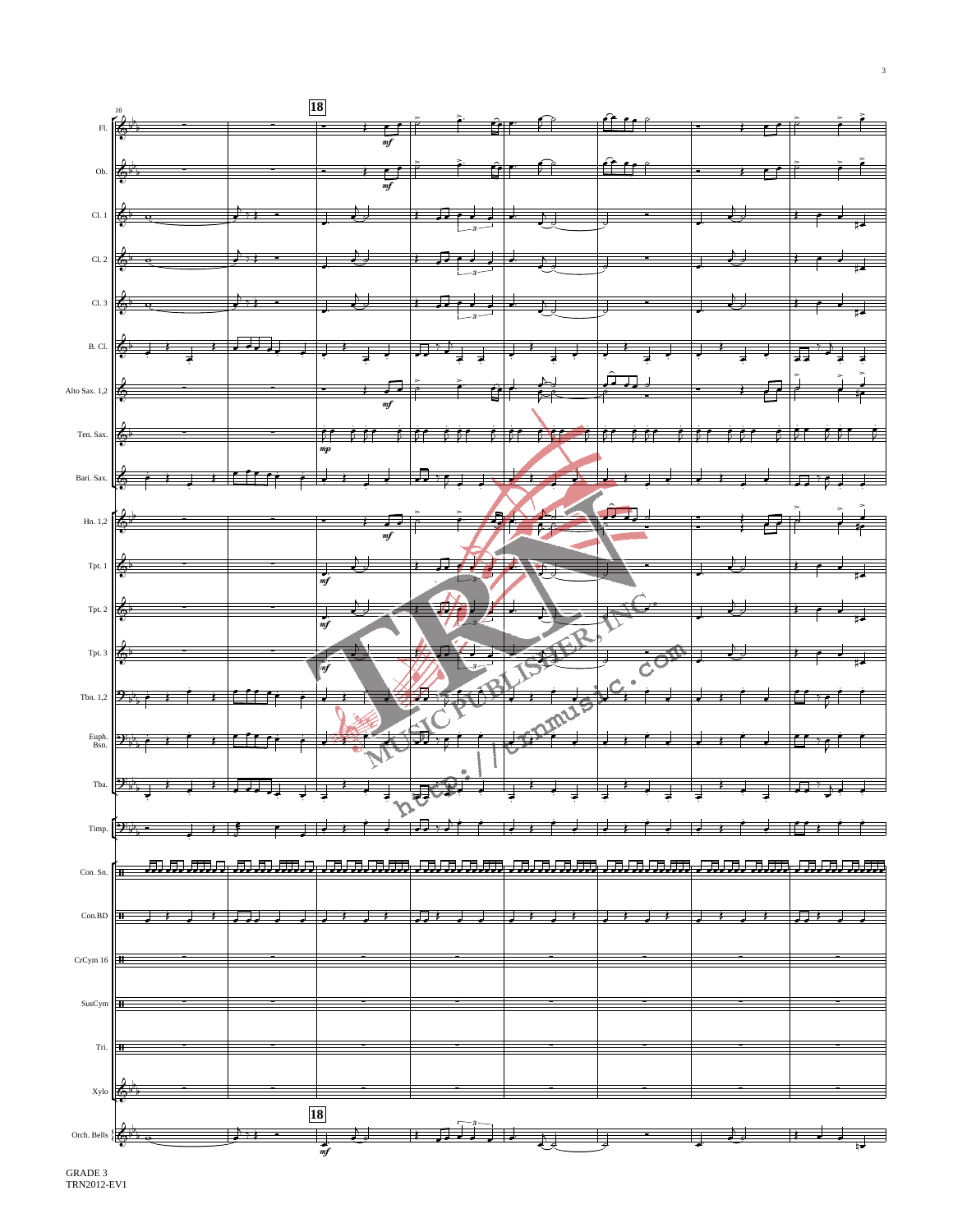

GRADE 3 TRN2012-EV1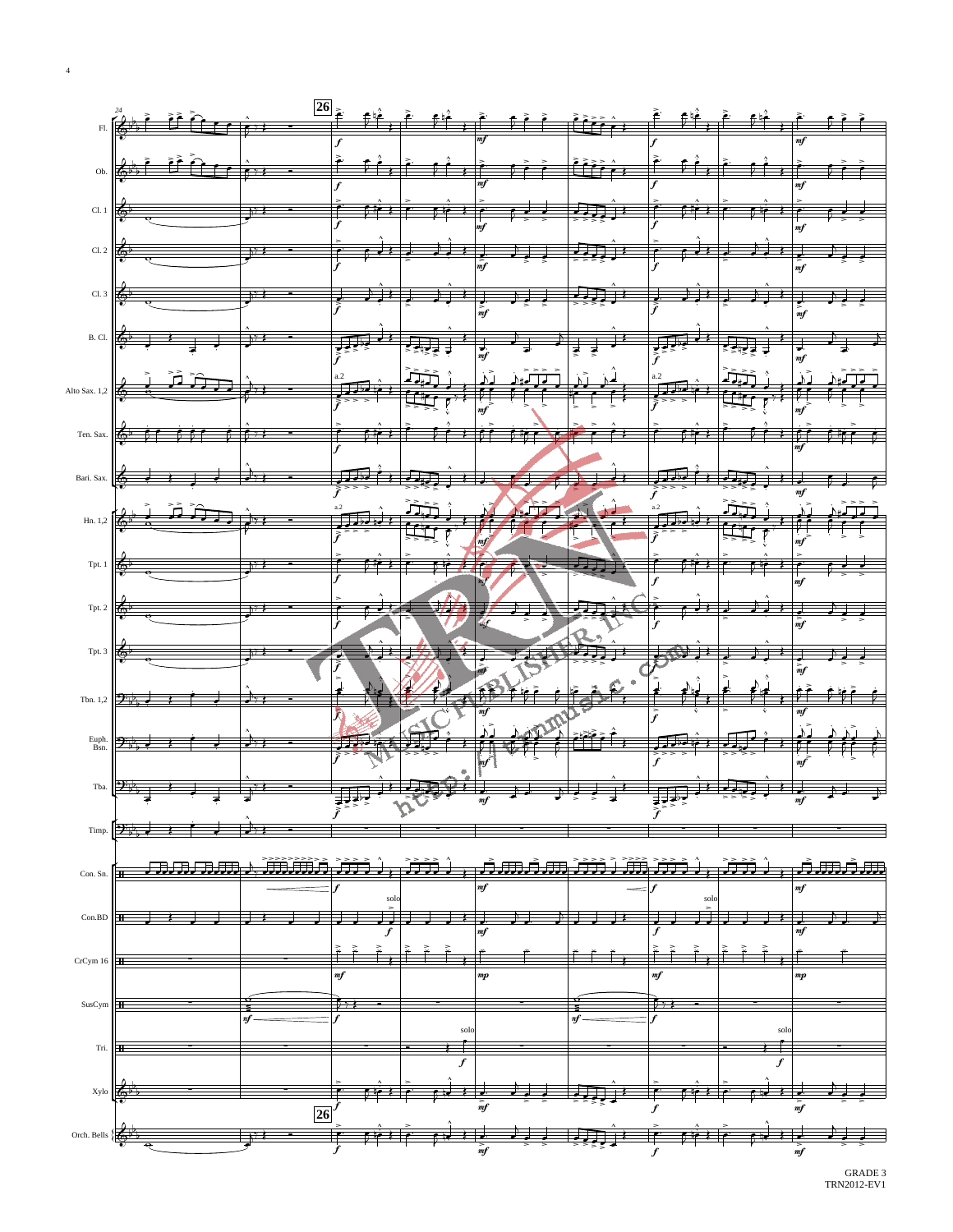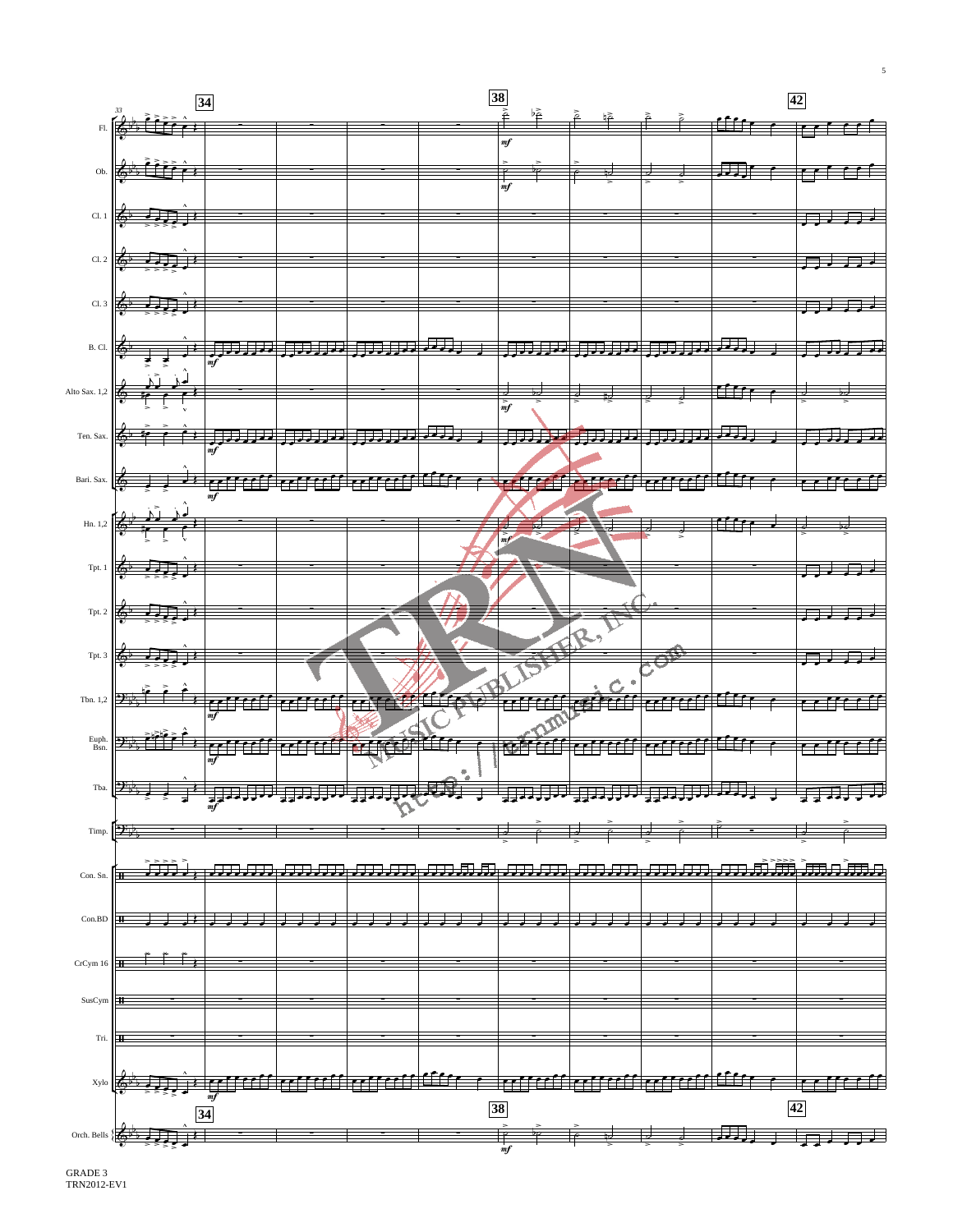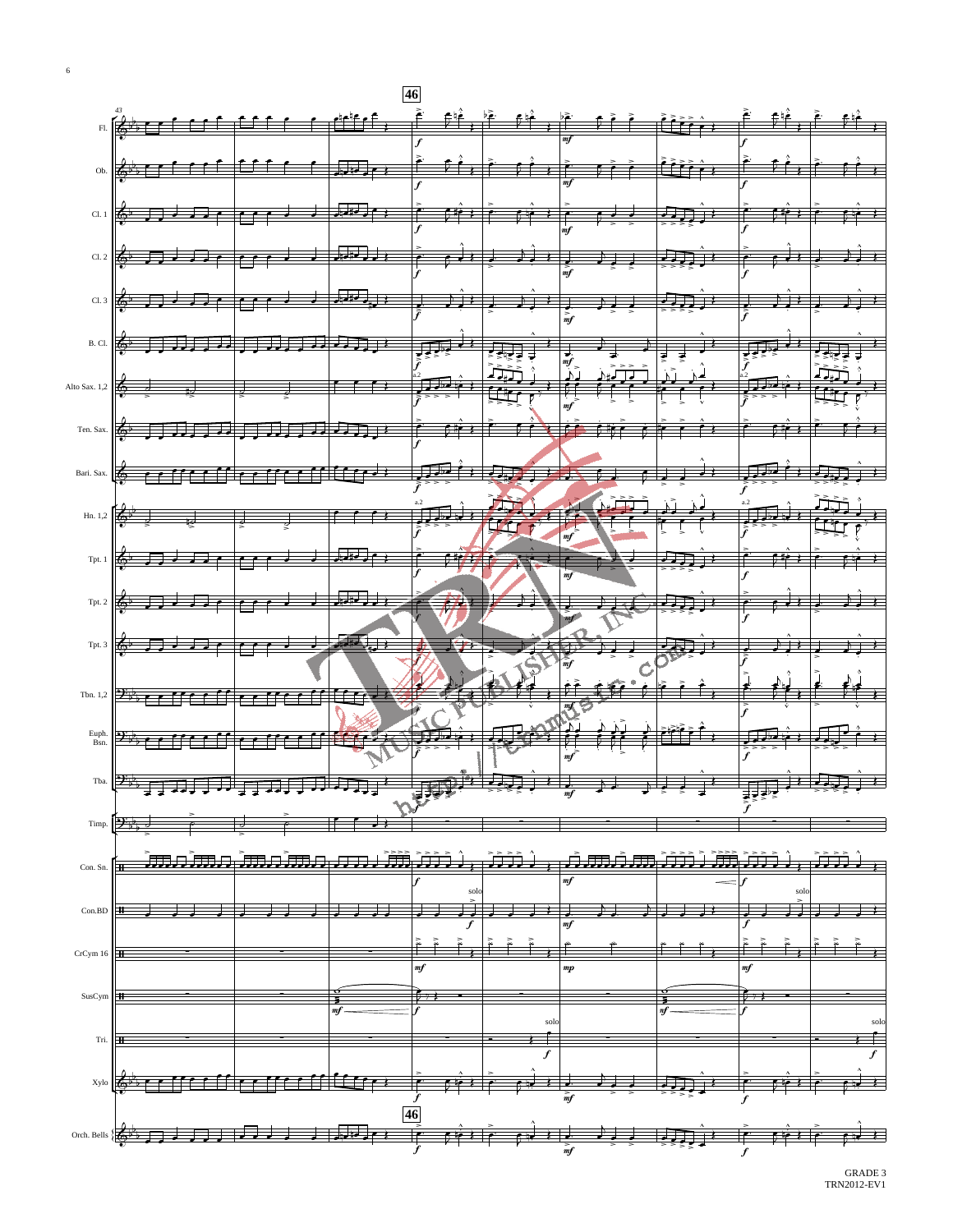

TRN2012-EV1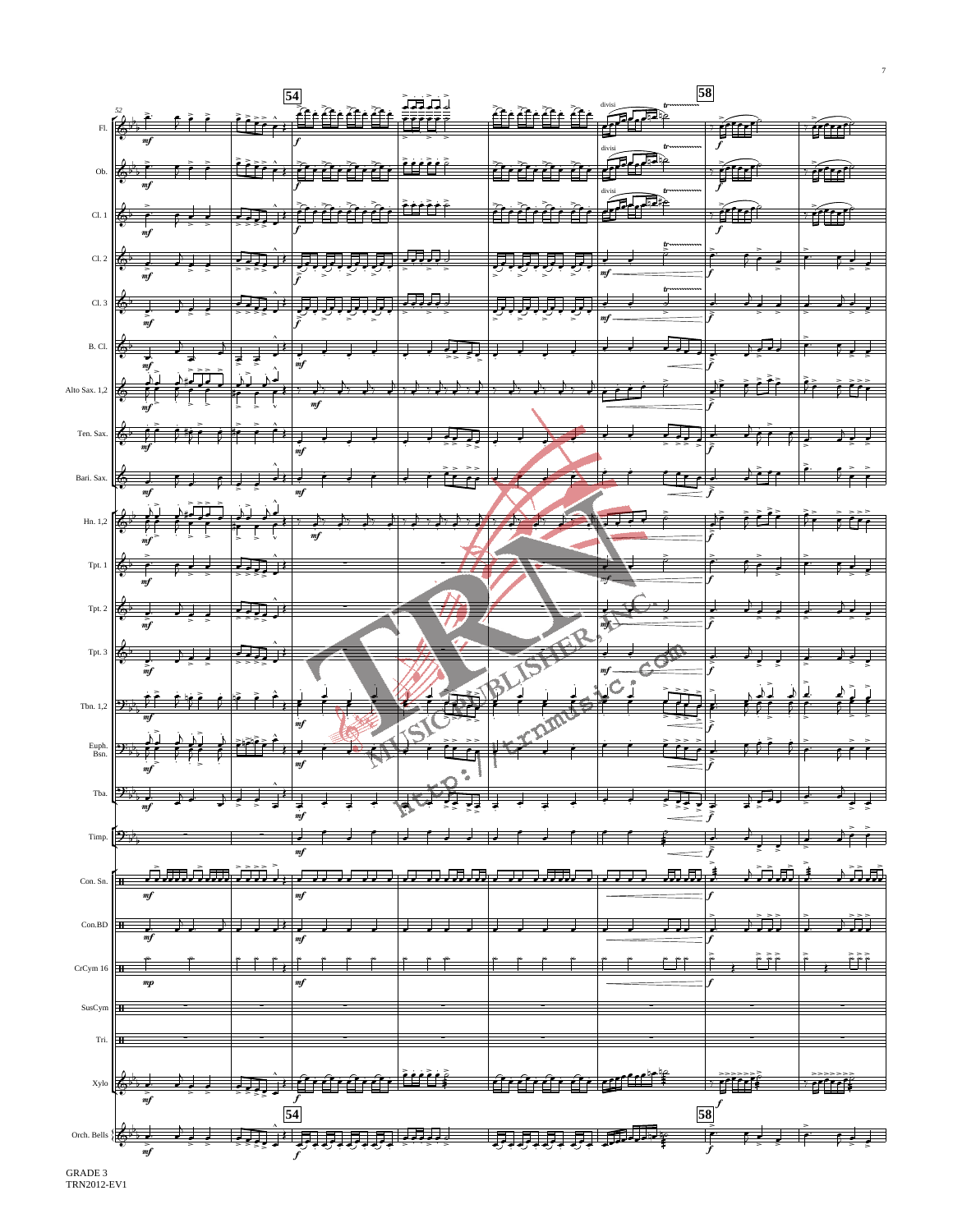

GRADE 3 TRN2012-EV1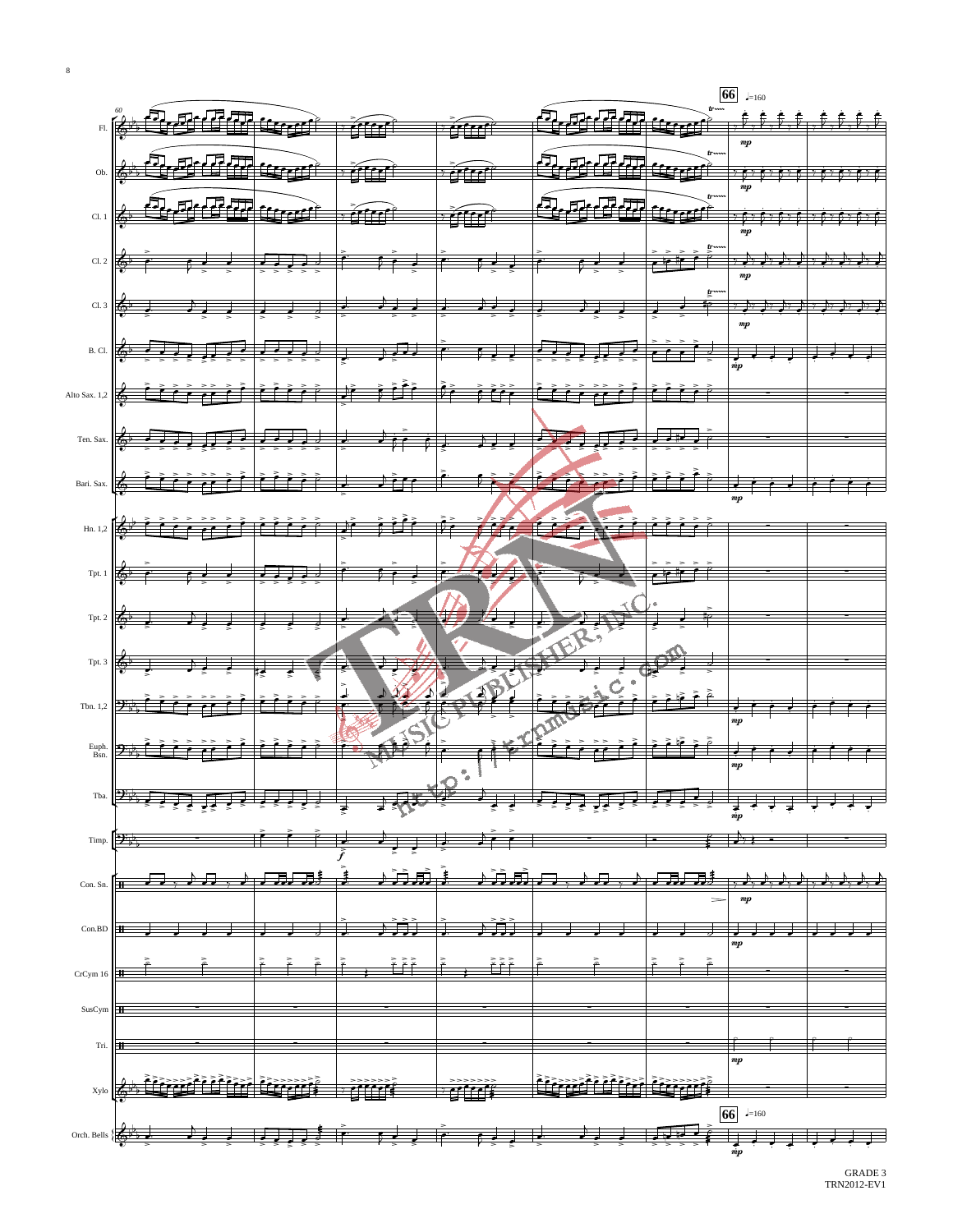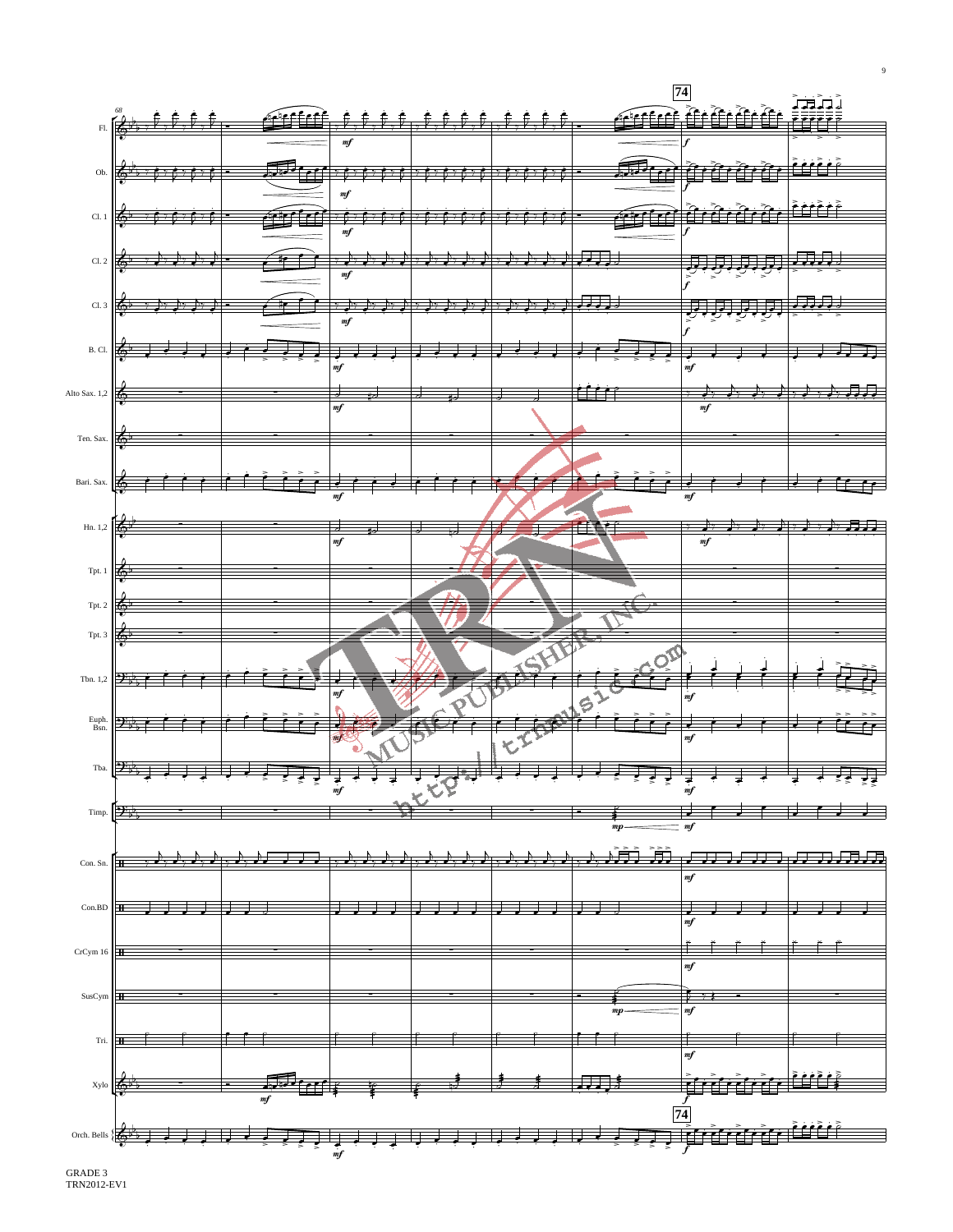

GRADE 3 TRN2012-EV1